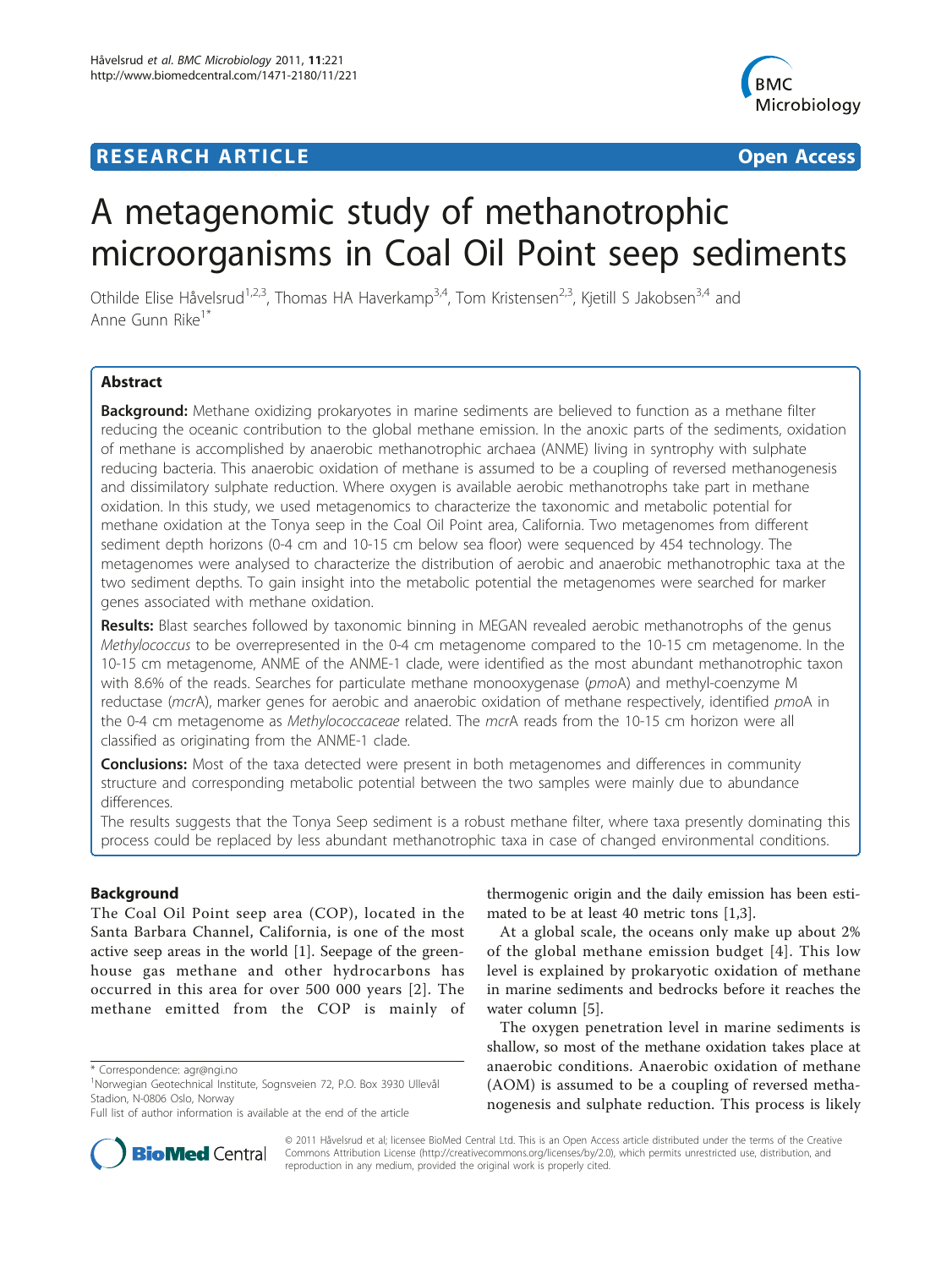performed by the yet uncultured anaerobic methanotrophic archaea (ANME) in syntrophy with sulphate reducing bacteria (SRB). Based on phylogeny, ANME can be divided into three clades: ANME-1, ANME-2 and ANME-3 [[6-9](#page-12-0)]. ANME-2 and ANME-3 are affiliated to the Methanosarcinales, while ANME-1 is only distantly related to the Methanosarcinales and Methanomicrobiales [[7-9](#page-12-0)]. Both ANME-1 and ANME-2 are associated with sulphur reducing deltaproteobacteria of the Desulfosarcina/Desulfococcus-branch [[7](#page-12-0),[9](#page-12-0),[10\]](#page-12-0). ANME-3 is mainly associated with SRB strains closely related to Desulfobulbus [\[6](#page-12-0)].

The reversed methanogenesis model for AOM has gained support by a metagenomic study on ANME at Eel River [\[11](#page-12-0)] and sequencing of an ANME-1 draft genome [[12\]](#page-12-0). In these studies sequence homologues of all enzymes needed for  $CO<sub>2</sub>$ -based methanogenesis with exception of  $N^5$ ,  $N^{10}$ -methylene-tetrahydromethanopterin reductase (mer) were identified. Methyl-coenzyme M reductase (mcrA) is assumed to catalyze the first step of AOM and the last step of methanogenesis, and is therefore a marker gene for both processes. Similarly, dissimilatory sulphite reductase (dsrAB) is often used as a marker gene for SRB [[13\]](#page-12-0).

When oxygen is present, aerobic methanotrophs are active in methane oxidation. Known aerobic methanotrophs include representatives of Gammaproteobacteria, Alphaproteobacteria and Verrucomicrobia [[14-18\]](#page-12-0). These organisms convert methane to methanol using the enzyme methane monooxygenase [\[17](#page-12-0)]. The particulate, membrane bound version of methane monooxygenase (pmoA), found in all aerobic methanotrophs (with exception of Methanocella), is used as a marker gene for aerobic oxidation of methane [[19\]](#page-12-0). The methanol formed is converted to formaldehyde, which is assimilated by one of two known pathways. Type I and type II methanotrophs utilize the ribulose monophosphate pathway and the serine pathway respectively. Type × methanotrophs use primarily the ribulose monophosphate pathway, but possess the enzymes needed for the serine pathway as well [[20\]](#page-12-0).

Stable isotope probing and sequencing of 16S rDNA and pmoA, as well as lipid biomarker analysis, have detected type-I aerobic methanotrophs in sediments and biofilms at the COP Shane and Brian seeps [[21,22\]](#page-12-0). Recently, measurements of average  $\delta^{13}C$  of carbonates and lipid biomarkers associated with ANME and SRB also indicated occurrence of AOM at the Brian seep [[23\]](#page-12-0). Another survey at the Brian seep detected ANME-2 at 6-9 cm bsf (below sea floor) by FISH (Fluorescent in situ hybridization) [[24\]](#page-12-0).

In the present study, we have used metagenomics to characterize the taxonomic and metabolic potential for both aerobic and anaerobic methane oxidation in two sediment samples from different depths at the Tonya seep (COP). By avoiding PCR amplification and primer target specificity, the metagenomics approach offered further insight into the taxonomy and metabolic potential of the prokaryotic communities of the methane seep sediments.

# Results

#### Gas measurements and methane oxidation rate

The average methane oxidation rate based on 11 measurements in the top 15 cm of the seep sediments was 156  $\pm$  64 nmol cm<sup>-3</sup> day<sup>-1</sup>. Still, the gas emitted from the Tonya seep sediments into the water phase contained a large fraction of methane. Even after travelling 25 m through the water column, where dissolved  $O_2$ and  $N_2$  entered the bubbles, the two gas samples contained 80.4% (gas sample I) and 68.1% (gas sample II) methane. When  $O_2$  and  $N_2$  were excluded, and the hydrocarbon and  $CO<sub>2</sub>$  content were normalized, methane accounted for 93.6% in both gas samples. The remainder consisted of  $CO<sub>2</sub>$  and short chain hydrocarbons (C2, C3, i-C4 and n-C4).

#### Metagenome creation through filtering of reads

454 sequencing resulted in 395540 reads for the 0-4 cm sample and 282964 reads for the 10-15 cm sample. Replicate filtering of the metagenomes removed 33.03% of the reads from the 0-4 cm sample and 31.31% of the reads in the 10-15 cm sample. The resulting metagenomes consisted of 264902 reads (average length 413 ± 138 bases, range 29-1907 bases) for the 0-4 cm sample and 194360 reads (average length of  $419 \pm 134$  bases, range 29-1458 bases) for the 10-15 cm sample. All further analyses were performed on these metagenomes (Figure [1](#page-2-0)). Unless other ways specified, all percentages throughout the text are given as percent of total reads for each filtered metagenome.

Estimated effective genome sizes (EGS) were 4.8 Mbp and 4.0 Mbp for the 0-4 cm and 10-15 cm sample respectively (Additional file [1,](#page-11-0) Table S1).

#### Rarefaction analysis

Rarefaction analysis at the most resolved level of the NCBI taxonomy in MEGAN showed the taxonomic richness detected in the sediment samples (Figure [2\)](#page-3-0). Including all assigned taxa, 1034 and 882 leaves were detected in the 0-4 cm and 10-15 cm metagenome respectively. Of these, 785 (0-4 cm) and 596 (10-15 cm) were bacterial and 58 (0-4 cm) and 127 (10-15 cm) archaeal. The rarefaction curves for bacterial and total taxa indicated that not all the taxonomic richness in the sediment was accounted for in our metagenomes. Still, the curves were levelling off from a straight line already at 10% of the metagenome size indicating repeated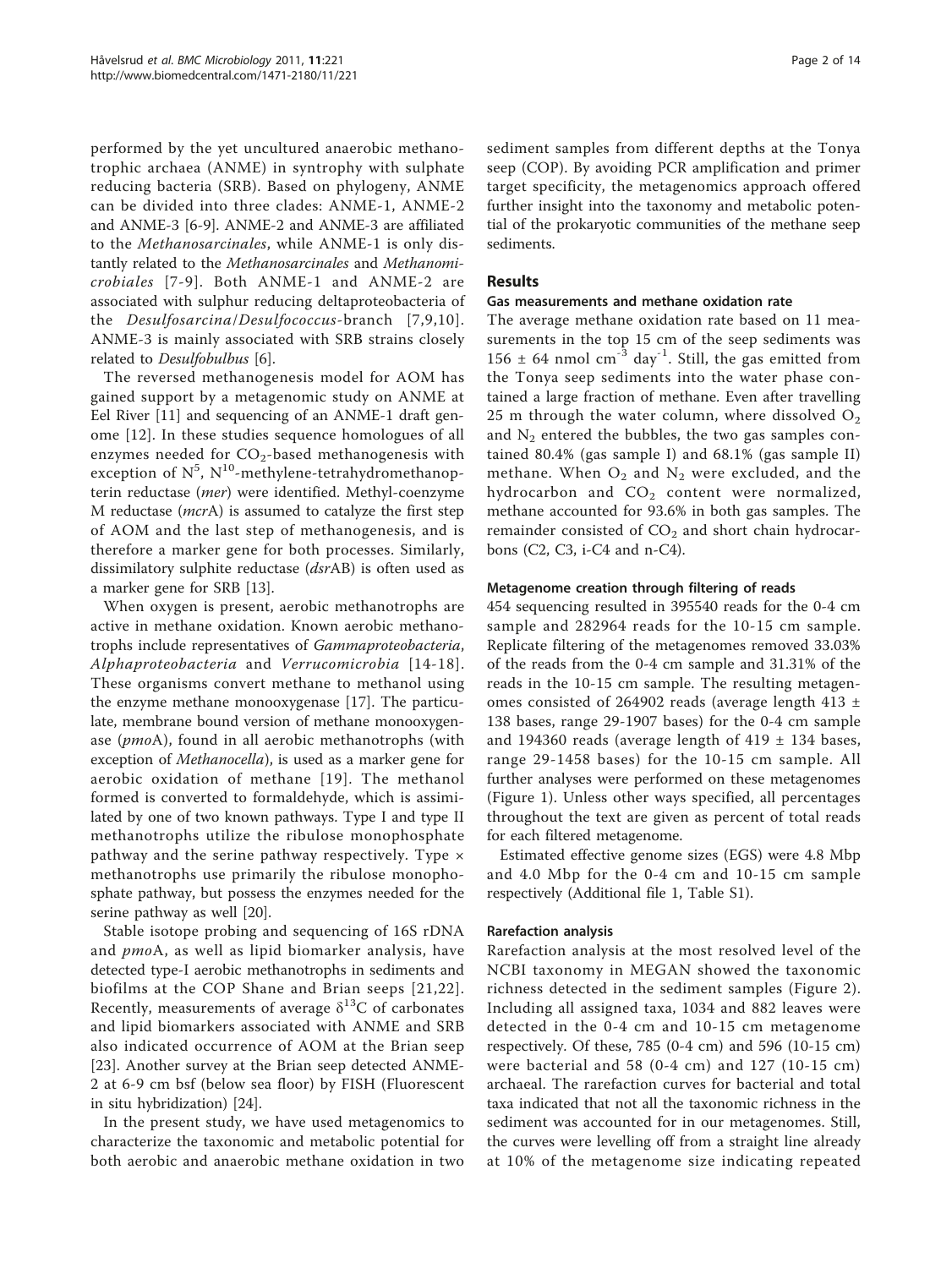<span id="page-2-0"></span>Håvelsrud et al. BMC Microbiology 2011, <sup>11</sup>:221 http://www.biomedcentral.com/1471-2180/11/221



sampling of the same taxon. It is therefore likely that abundant taxa in the sediments were accounted for in the two metagenomes.

While most of the archaeal taxa in the 10-15 cm metagenome were accounted for, the number of taxa in the 0-4 cm was still increasing at 100% sampling. This difference is likely due to the low abundance of Archaea in the 0-4 cm metagenome (0.97% of reads) compared to the 10-15 cm metagenome (18.09% of reads) as shown in Figure [3](#page-3-0).

#### Taxonomic binning

There was a significant difference in the proportion of reads assigned to Bacteria and Archaea for the two metagenomes (Figure [3](#page-3-0)). In the 0-4 cm metagenome 60.87% of the reads were assigned to Bacteria and 0.97% to Archaea, while in the 10-15 cm metagenome 47.14% of the reads were assigned to Bacteria and as much as 18.09% to Archaea. This shift in the prokaryotic community structure suggests that Archaea thrive better and thereby also are likely to contribute more to the metabolism in the 10-15 cm sediment horizon.

Xipe analyses of the binned reads (confidence cut-off of 0.95, 0.98 and 0.99) at the phylum level (Table [1](#page-4-0)) and at the genus level (Additional file [2](#page-11-0), Tables S2 and Additional file [3,](#page-11-0) Table S3) showed a significant difference between the two metagenomes as to the most abundant taxa [\[25](#page-12-0)]. The high abundance of Archaea in the 10-15 cm metagenome compared to the 0-4 cm metagenome was striking at the phylum level as well (Table [1\)](#page-4-0). In the 10-15 cm metagenome, reads assigned to Proteobacteria and to "Archaeal environmental samples" were almost equally abundant, representing 15.45% and 13.03% of the reads respectively. In contrast, "Archaeal environmental samples" represented only 0.15% of the 0-4 cm metagenome, where reads assigned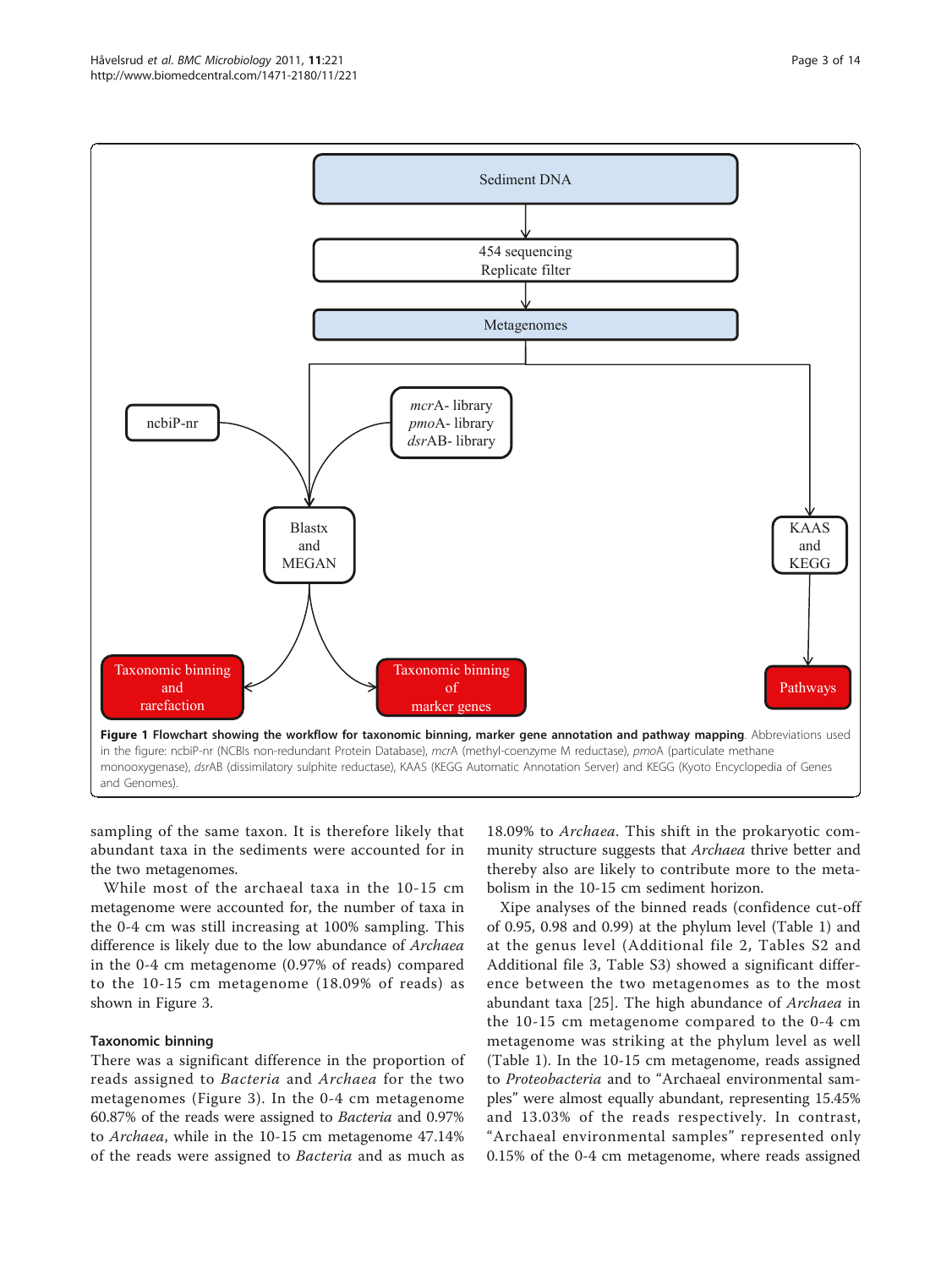<span id="page-3-0"></span>

taxonomy in MEGAN for each metagenome. The curves for all taxa include Bacteria, Archaea, Eukaryota, Viruses, unclassified and other sequences.



logarithmically to indicate number of reads assigned.

to Proteobacteria representing 31.07% were clearly most abundant (Table [1\)](#page-4-0). Euryarchaeota was also significantly better represented in the 10-15 cm metagenome.

Among the Proteobacteria, Sulfurovum was the most abundant genus in the 0-4 cm metagenome (Additional file [2](#page-11-0), Table S2). This sulphur oxidizing genus, with its versatile energy metabolism, is known to thrive in sediments related to hydrothermal seepage where reductive and oxidative states in the mixing zone often fluctuate [[26\]](#page-12-0). Sulfurovum was almost four times more abundant in the 0-4 cm metagenome compared to the 10-15 cm metagenome. This is consistent with oxidative zones being its preferred habitat [[26](#page-12-0)].

# Taxa potentially involved in methane oxidation

The methane oxidation measurements in the sediment cores indicated methanotrophic activity at both sediment depths. The metagenomes were searched for reads assigned to known methanotrophic genera that might be involved in methane oxidation. Methylococcus was the predominant aerobic methanotrophic genus in both metagenomes, but was significantly more abundant in the 0-4 cm metagenome where it accounted for 0.16%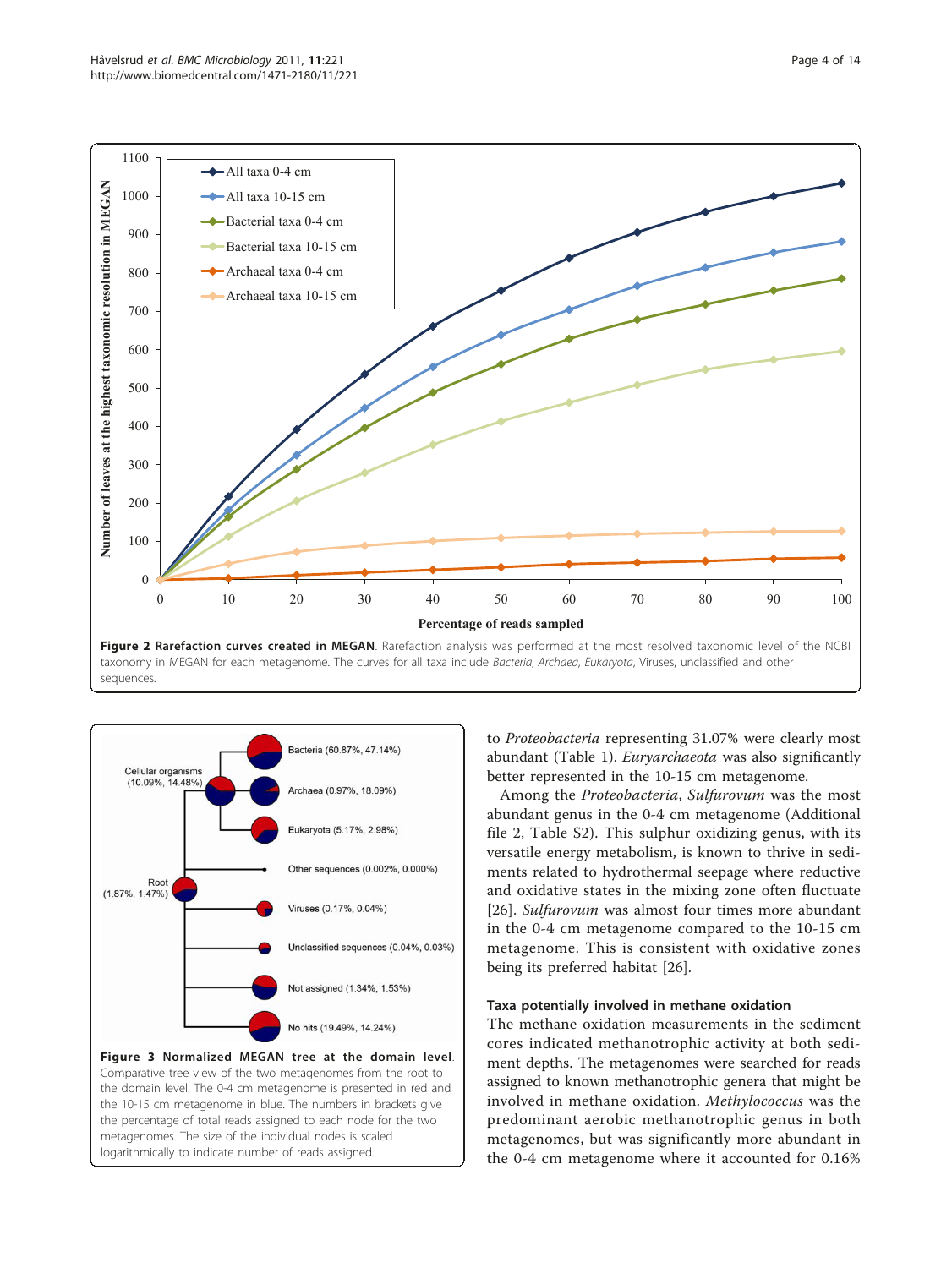| <b>Domain</b>   | Phyla                                |                | 0-4 cm metagenome | 10-15 cm metagenome |                  | Significant             |
|-----------------|--------------------------------------|----------------|-------------------|---------------------|------------------|-------------------------|
|                 |                                      | Reads assigned | Percent of reads  | Reads assigned      | Percent of reads | difference <sup>1</sup> |
| <b>Bacteria</b> | Proteobacteria                       | 82318          | 31.07             | 30020               | 15.45            | ***                     |
| <b>Bacteria</b> | - Gammaproteobacteria <sup>2</sup>   | 27876          | 10.52             | 6442                | 3.31             | ***                     |
| <b>Bacteria</b> | - Deltaproteobacteria <sup>2</sup>   | 13777          | 5.20              | 12015               | 6.18             | ***                     |
| <b>Bacteria</b> | - Alphaproteobacteria <sup>2</sup>   | 8355           | 3.15              | 2416                | 1.24             | ***                     |
| <b>Bacteria</b> | - Epsilonproteobacteria <sup>2</sup> | 5198           | 1.96              | 877                 | 0.45             | ***                     |
| <b>Bacteria</b> | - Betaproteobacteria <sup>2</sup>    | 3045           | 1.15              | 1067                | 0.55             | ***                     |
| <b>Bacteria</b> | - Zetaproteobacteria <sup>2</sup>    | 282            | 0.11              | 77                  | 0.04             | ***                     |
| <b>Bacteria</b> | <b>Bacteroidetes</b>                 | 16782          | 6.34              | 6073                | 3.12             | ***                     |
| <b>Bacteria</b> | Planctomycetes                       | 3657           | 1.38              | 2447                | 1.26             |                         |
| <b>Bacteria</b> | <b>Firmicutes</b>                    | 3620           | 1.37              | 4445                | 2.29             | ***                     |
| Archaea         | Euryarchaeota                        | 1353           | 0.51              | 6772                | 3.48             | ***                     |
| Archaea         | Archaeal environmental samples       | 404            | 0.15              | 25317               | 13.03            | ***                     |

<span id="page-4-0"></span>Table 1 Reads assigned to bacterial and archaeal taxa at the phylum-level in MEGAN

The table presents number of reads assigned at the phylum level in MEGAN. For the phylum Proteobacteria, subsets of reads assigned proteobacterial classes are shown. All percentages are given as the percentage of total reads for each filtered metagenome. (Only phyla with at least 1% of the total unique reads in one or both samples are included.)

<sup>1</sup> \*\*\* indicates 99% confidence interval

<sup>2</sup> Reads assigned to Proteobacteria at the class level in MEGAN

of the reads compared to the 10-14 cm metagenome where it accounted for 0.04% of the reads (Figure 4 and Additional file [2,](#page-11-0) Table S2). Although reads assigned to the aerobe methanotrophs Methylomonas, Methylocella and Methylacidiphilum were also detected, Methylococcus was approximately 10 and 2.5 times more abundant than these genera combined in the 0-4 cm and 10-15 cm metagenome respectively.

ANME groups were the predominant anaerobic methanotrophs in the sediments. Since taxonomic classification of reads in MEGAN was based on the NCBI taxonomy, the ANME clades were not recognized as independent taxa. The artificial taxon "Archaeal environmental samples" was however represented (Additional file [3](#page-11-0), Table S3). Inspection of the reads assigned to this taxon revealed their assignment to ANME-1 and



taxa involved in anaerobic methane oxidation are presented. In the right section known genera of sulphate reducing bacteria are presented. The archaeal sulphate reducing genus Archaeoglobus is also included in this section. The 0-4 cm metagenome is presented in red. The 10-15 cm metagenome is presented in blue. Numbers are given as log(10) percentage of total reads in each metagenome.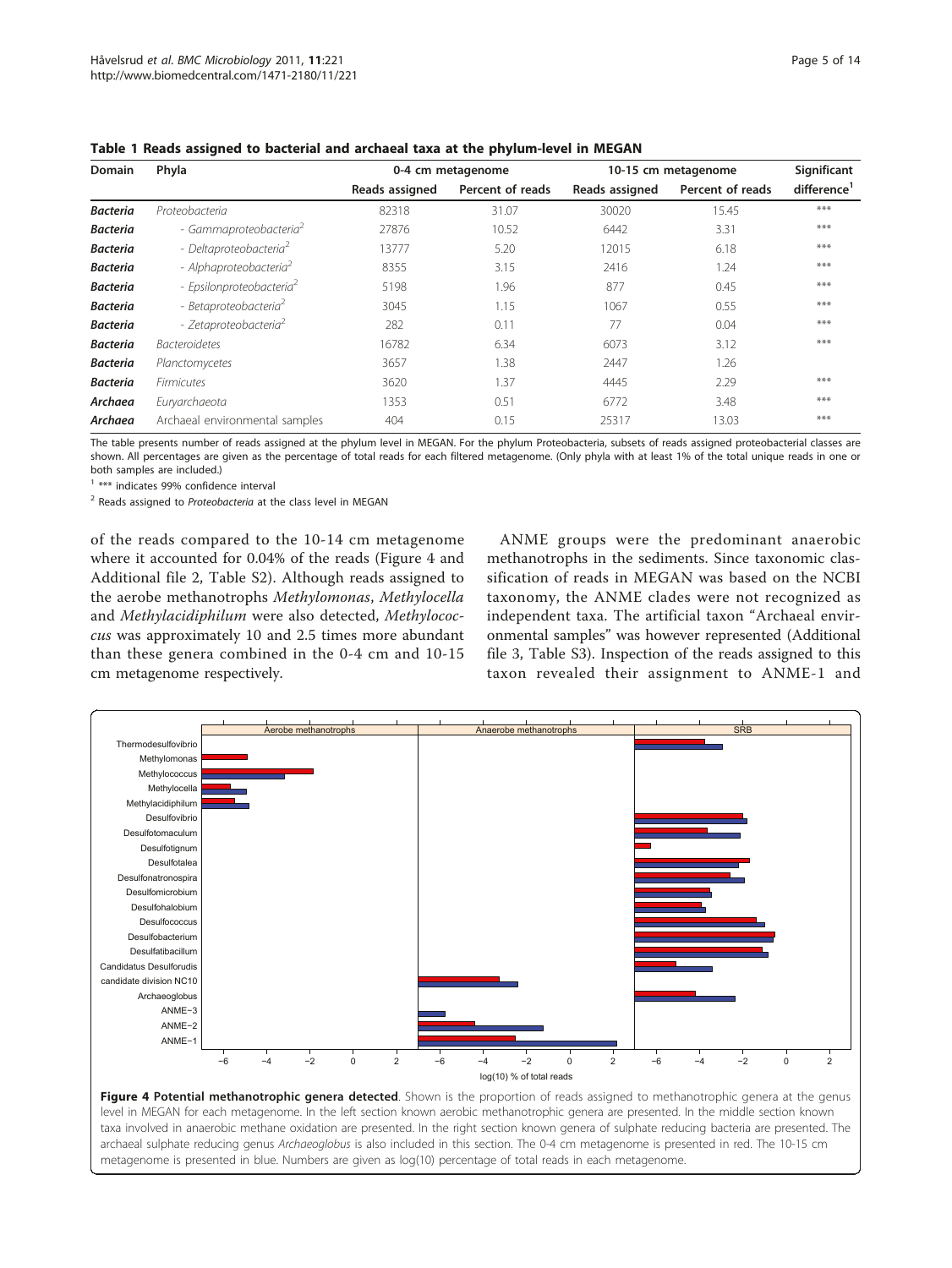ANME-2 fosmids isolated from Eel River [[11](#page-12-0)] or to "uncultured archaeon". Further inspection of the best hits for the reads assigned to "uncultured archaeon" (mean bit score 146.8) showed that most of these reads were associated to ANME as well, while a few reads were assigned to fosmids isolated from methane seeps offshore Japan [[12](#page-12-0),[27](#page-12-0)-[29\]](#page-12-0) (Table 2).

The ANME-1 clade was by far the anaerobic methanotroph with most assigned reads, although ANME-2 and ANME-3 also were present in the 10-15 cm metagenome (Figure [4\)](#page-4-0). ANME-1 and ANME-2 were detected with low abundance in the 0-4 cm metagenome. The high abundance of ANME in the 10-15 cm metagenome indicates that AOM caused the high methane oxidation rates measured at this depth.

ANME are assumed to live in syntrophy with SRB. The most abundant genera of SRB in the metagenomes from the Tonya seep were Desulfococcus, Desulfobacter-ium and Desulfatibacillum (Figure [4](#page-4-0)). These genera were abundant in both metagenomes, and Desulfococcus, a common partner of ANME [[7](#page-12-0),[9,10\]](#page-12-0), especially so in the 10-15 cm metagenome (Additional file [2,](#page-11-0) Table S2).

Reads assigned to the bacterial NC10 group were present in both metagenomes (Figure [4](#page-4-0)). It has been proposed that Candidatus Methylomirabilis oxyfera of the NC10 group can oxidize methane anaerobically without an archaeal partner [[30](#page-12-0),[31](#page-12-0)]. A pathway of "intra-aerobic" methane oxidation where an intracellular supply of oxygen is produced by metabolism of nitrite to oxygen and dinitrogen has been suggested. This intracellularly produced oxygen is then used for the oxidation of methane via *pmo*A [[32](#page-12-0)]. Reads assigned to NC10 were significantly overrepresented (99% confidence interval) in the 10-15 cm metagenome compared to the 0-4 cm metagenome. Still, there was far less reads (approximately 1:100) assigned to NC10 than to ANME-1 in the 10-15 cm metagenome.

#### Methane oxidation pathways

To gain insight into the metabolic pathways for methane oxidation at the Tonya Seep, we annotated the reads from each metagenome to KO and EC numbers and plotted them onto KEGG pathway maps. In this way, the methane monooxygenase gene (EC: 1.14.13.25) was identified in the 0-4 cm sample, supporting the idea of aerobic methane oxidation in this sediment horizon. This gene was not detected in the 10-15 cm metagenome.

All the genes needed for AOM/methanogenesis, including mcrA (EC: 2.8.4.1), were detected in the 10-15 cm metagenome (Figure [5\)](#page-6-0). In the 0-4 cm metagenome, the genes for methylenetetrahydromethanopterin dehydrogenase (mtd, EC: 1.5.99.9) and methenyltetrahydromethanopterin cyclohydrolase (mch, EC: 3.5.4.27) were not detected. This is likely due to the low abundance of reads assigned to *Euryarchaeota* and "Archaeal environmental samples", and thereby low coverage of genes encoded by these taxa, in the 0-4 cm metagenome. In total, 1757 reads were assigned to these taxa in the 0-4 cm metagenome. With an average sequence length of 413 bases this gives a total of 0.7 M bases, while the average ANME-1 genome size is estimated to be 3.3-3.6 Mbp (Table [1](#page-4-0)) [[12\]](#page-12-0).

Anaerobic oxidation of methane is usually associated with dissimilatory sulphate reduction, where adenylylsulphate reductase (EC: 1.8.99.2) first reduces sulphate to sulphite before dissimilatory sulphite reductase (EC: 1.8.99.3) reduces sulphite to sulphide [\[13](#page-12-0)]. These genes were detected in both metagenomes.

#### Marker genes

To obtain a more precise picture of taxa actually capable of methane oxidation in our sediment, the metagenomes were compared with libraries of marker genes for methane oxidation. Estimated probabilities for

| Clade                      | 0-4 cm metagenome |                  | 10-15 cm metagenome |                  |
|----------------------------|-------------------|------------------|---------------------|------------------|
|                            | Reads assigned    | Percent of reads | Reads assigned      | Percent of reads |
| ANME-1, Eel River [11,27]  | 27                | 0.01             | 3532                | 1.82             |
| ANME-1, Black Sea [12]     | 177               | 0.07             | 12752               | 6.56             |
| ANME-1b, Black Sea [28]    | 8                 | 0.00             | 429                 | 0.22             |
| <b>Total ANME-1</b>        | 212               | 0.08             | 16713               | 8.60             |
| ANME-2, Eel River [11]     | 20                | 0.01             | 534                 | 0.27             |
| ANME-2a [28]               |                   | 0.00             | 14                  | 0.01             |
| ANME-2c [28]               | 2                 | 0.00             | 12                  | 0.01             |
| <b>Total ANME-2</b>        | 33                | 0.01             | 560                 | 0.29             |
| ANME-3, Hydrate Ridge [28] | $\Omega$          | 0.00             | 6                   | 0.00             |
| <b>Total ANME-3</b>        | 0                 | 0.00             | 6                   | 0.00             |
| <b>Total ANME</b>          | 245               | 0.09             | 17279               | 8.89             |

The table presents reads assigned to Archaeal environmental samples" further classified as ANME. All percentages are given as the percentage of total reads for each filtered metagenome.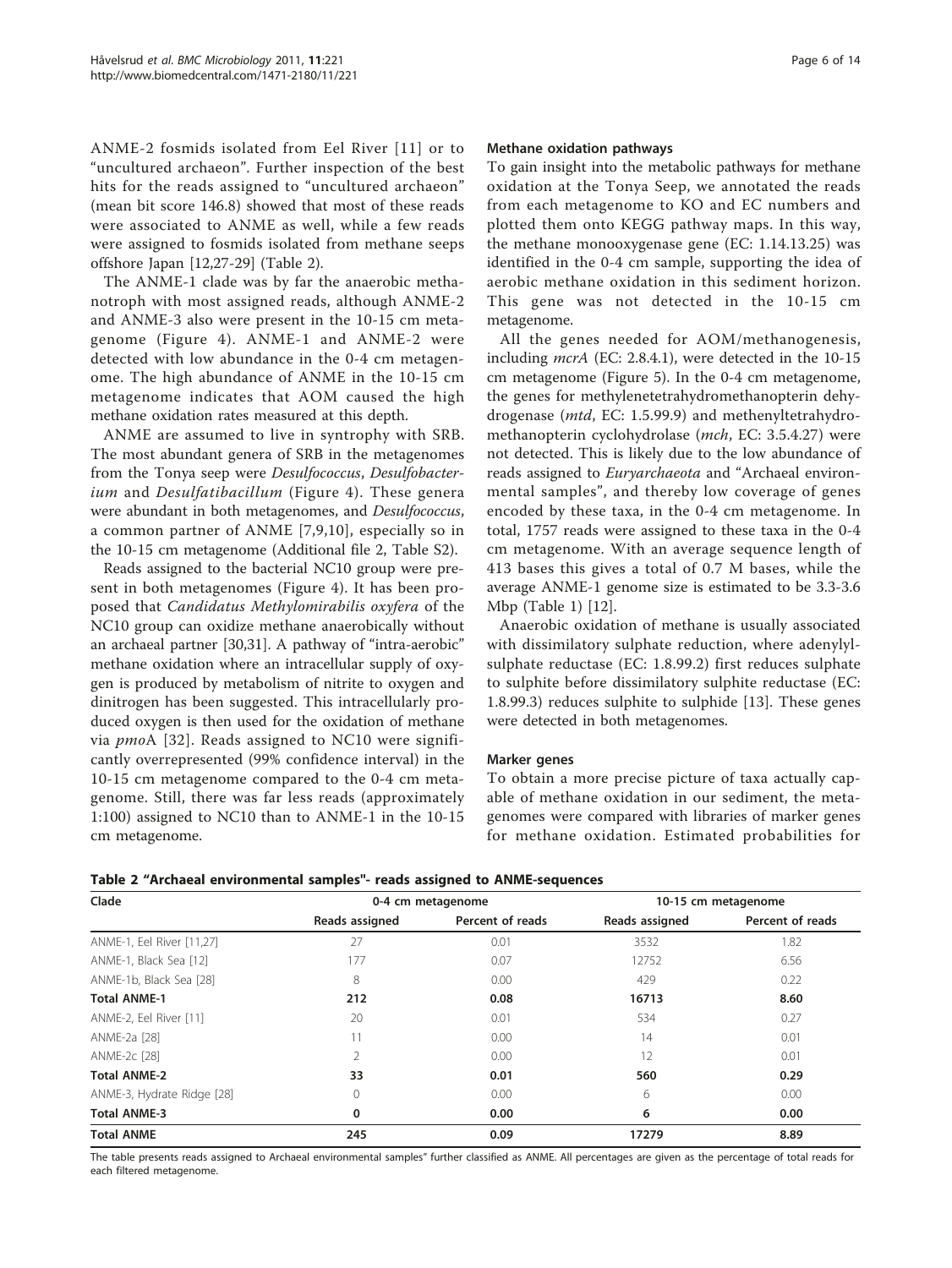<span id="page-6-0"></span>

identifying the specific marker genes were used to calculate expected hits to marker genes in a scenario where all organisms in the communities contained the gene in question (Additional file [1,](#page-11-0) Table S1). Based on these expected numbers, and the number of marker genes actually detected, we estimated the fraction of the community containing the gene. Eight reads in total matched pmoA, the marker gene for aerobic methane oxidation (Figure [6\)](#page-7-0). In MEGAN, one of these was assigned to the genus Methylococcus of the family Methylococcaceae while six reads were assigned to unclassified Methylococcaceae. This point towards Methylococcaceae as the most important family of aerobic methane oxidizers at the Tonya seep sediments, as was also indicated by taxonomic abundance. Seven out of eight reads assigned to pmoA were from the 0-4 cm sample, supporting that aerobic methane oxidation is conducted in the shallower layer of the sediment. The estimated fraction of the community coding for pmoA, based on marker gene detection, was calculated to 12.9% and 1.5% in the 0-4 cm and 10-15 cm respectively (Additional file [1](#page-11-0), Table S1).

The marker gene for AOM, mcrA, is also a key gene in methanogenesis, where it catalyzes the last step. The 0-4 cm sample contained only one *mcr*A read, assigned to the methanogenic genus Methanosarcina (Figure [6](#page-7-0)). In the 10-15 cm sample 28 reads matching *mcrA* were found, all assigned to ANME-1. Based on EGS and expected number of reads matching *mcrA*, the estimated fraction of the community in the 10-15 cm sample made up of ANME-1 was 77.4% (Additional file [1,](#page-11-0) Table S1).

In order to detect possible SRB partners of ANME, we compared the two metagenomes to a *dsrAB* library. Of 60 hits, 33 were assigned to the reversed form of dsrAB found in sulphur compound-oxidizing bacteria. Sixteen and eleven *dsr*AB reads from the possible SRB partners of ANME were detected in the 0-4 cm and 10-15 cm metagenomes respectively, estimations based on the probability of detecting this gene thereby indicate that 43.2% and 24.6% of the 0-4 cm and 10-15 cm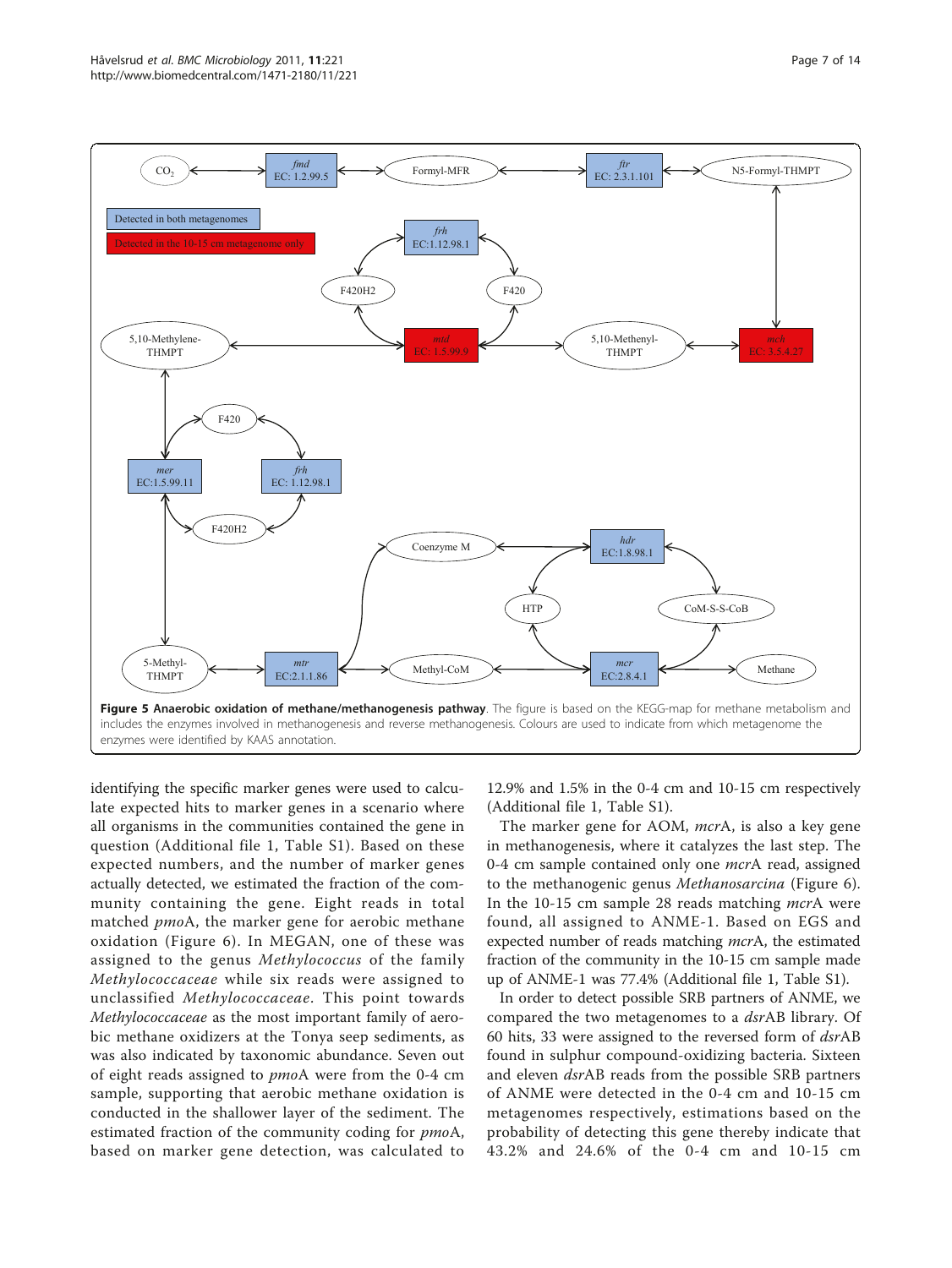<span id="page-7-0"></span>

community were made up by SRB respectively (Additional file [1](#page-11-0), Table S1).

Most SRB dsrAB reads were assigned to "bacterial environmental samples" and the deltaproteobacterial genera Desulfotaela, Desulfobacula, Desulfobacterium, Desulfobacter, Desulfatibacillum and Bilophila (Figure 6). The reads assigned to "bacterial environmental samples" matched clones from a diverse range of sediments [[33-41\]](#page-12-0) and one clone from an acidic fan soil sample [[42](#page-12-0)]. Eight of the reads assigned to "bacterial environmental samples" (six from the 0-4 cm metagenome and two from the 10-15 cm metagenome) were most similar to dsrAB sequences from Deltaproteobacteria [[33](#page-12-0)-[39](#page-12-0)] (results not shown). None of the dsrAB reads were assigned to Desulfosarcina or Desulfococcus, the previously described syntrophic partners of ANME-1 [[7,9,10\]](#page-12-0).

# **Discussion**

# Methane oxidation rate

Methane oxidation rates in our sediment cores were 156  $\pm$  64 nmol cm<sup>-3</sup> day<sup>-1</sup>. This is much higher than the methane oxidation rates at the nearby Brian seep (6-87 nmol  $\text{cm}^{-3}$  day<sup>-1</sup>) [\[24](#page-12-0)] and within the range of AOM at seeps with surface hydrates, mud volcanoes and gas chimneys ([\[13](#page-12-0)] and refs therein). It has been suggested that the relatively low methane oxidation rate at the Brian seep could be caused by the permeable, sandy sediments leading to low amounts of dissolved methane in the pore water [\[24](#page-12-0)]. Conversely, the higher methane oxidation rate at the Tonya seep could be due to the less permeable, relatively oily tar containing sediments at this seep.

#### Taxonomic richness and coverage

Taxonomic classification was based on a blastX query against the NCBI non-redundant Protein Database (ncbiP-nr). It has previously been shown that the prokaryotic representation in public sequence databases, such as the ncbiP-nr, is heavily biased towards taxa that are easily cultivable or of anthropogenic interest [\[43,44](#page-12-0)]. Many of the taxa represented are further only partially sequenced [[44](#page-12-0)]. These issues may lead to false assignment of reads, especially if only the top hit is considered. By employing the LCA algorithm of MEGAN, most of these wrong assignments are avoided at the cost of more reads being assigned to taxa of low specificity or not being assigned at all [[45](#page-12-0),[46](#page-13-0)]. Short reads may also be a source of ambiguous taxonomic classification, especially if they are from a highly conserved region of the genome or from a region susceptible to horizontal gene transfer [[44,45,](#page-12-0)[47\]](#page-13-0). We therefore calculated the average read length for reads assigned to different taxonomic levels in MEGAN to see if it decreased with decreasing taxonomic specificity (Additional file [4](#page-11-0), Table S4). This was not the case as average lengths of reads assigned to all taxonomic levels in MEGAN (including "not assigned") were in the same range (approximately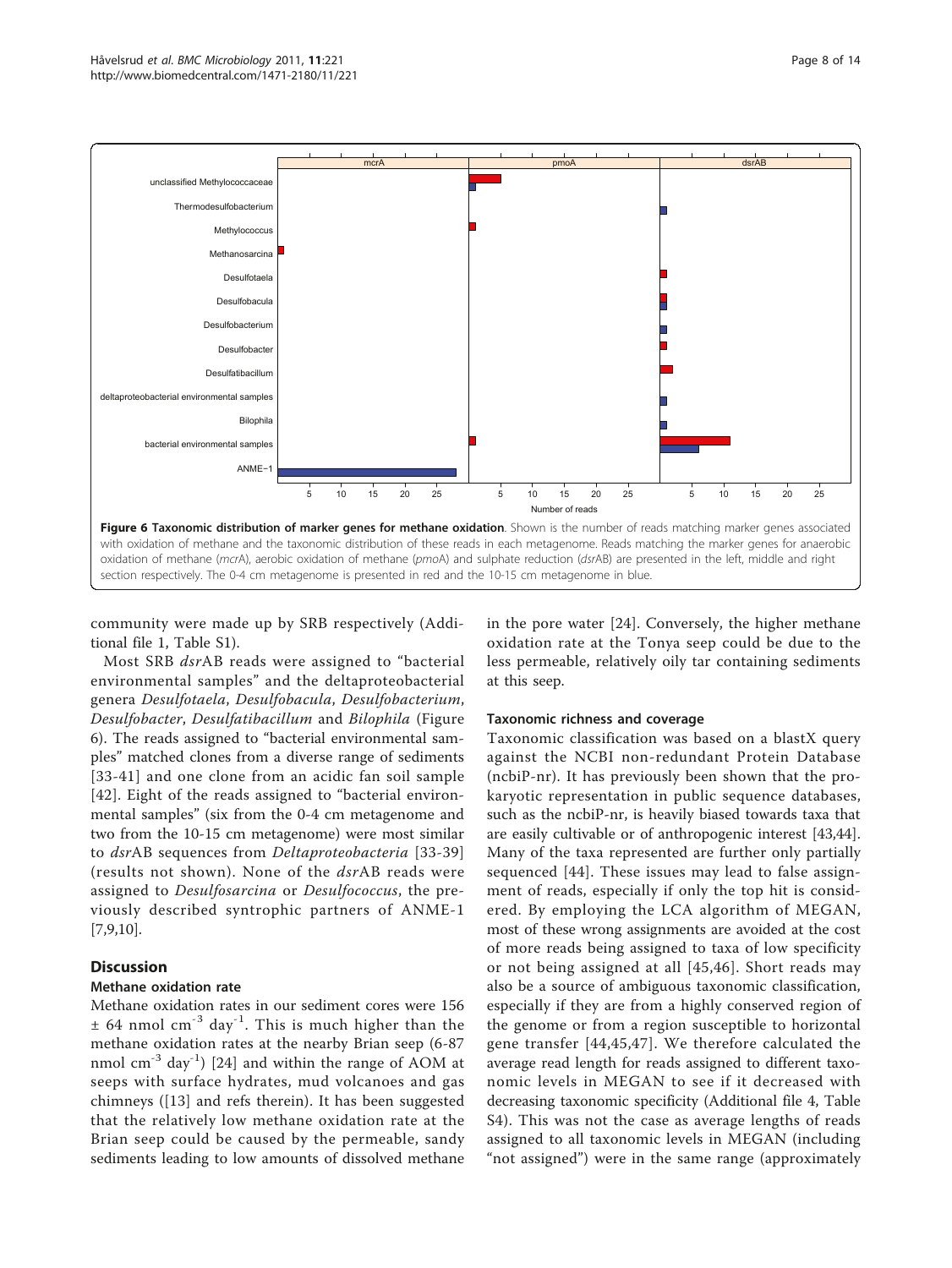450 bases). Read with no hits against the ncbiP-nr were however considerably shorter (average read lengths of 263 ± 181 and 232 ± 175 bases in 0-4 cm and 10-15 cm metagenome respectively).

Rarefaction analyses indicated that the most abundant taxa of the Tonya Seep sediments were accounted for in our metagenomes. The taxonomic richness of prokaryotes, in combination with high EGS, does however lead to low coverage of most genomes represented in the metagenomes. Absence of a single marker gene assigned to a specific taxon might therefore be due to chance. Still, we detected more marker genes than expected based on the taxonomic binning of reads. This could be due to an overestimation of the EGS. It has previously been discussed that a bit score threshold of 60 (as used in this work according to the method developed by Raes et al. [[48](#page-13-0)]) might discriminate against short reads, and that lowering of the threshold would result in decreased EGS [\[49\]](#page-13-0). A decreased EGS would in turn result in a reduction of the estimated fraction of the community carrying the marker genes mcrA, pmoA and dsrAB. Differences in copy number for organisms carrying the gene might also affect the expected number of hits.

# Aerobic methane oxidation

Due to limited oxygen penetration, active aerobic methane oxidation is probably limited to a thin surface layer. The maximum oxygen penetration at the nearby Brian seep sediments was measured to a depth of 1.4 cm [[24\]](#page-12-0). Due to high tar content, oxygen penetration in the sediments of the Tonya seep is expected to be more restricted than at the Brian seep.

Methane monooxygenase (EC: 1.14.13.25) was only detected in the 0-4 cm metagenome after plotting of KO and EC numbers onto KEGG pathway maps. Overrepresentation of aerobic methanotrophic genera and pmoA (based on library comparison) in the 0-4 cm metagenome compared to the 10-15 cm metagenome further support aerobic oxidation of methane in the 0-4 cm sediment sample (see Figures [4](#page-4-0) and [6\)](#page-7-0).

Both taxonomic binning of reads and marker gene classification point to type I methanotrophs of Methylococcaceae as the most important aerobic methane oxidizers in our samples. While Methylococcus was the aerobic methanotrophic genus with most reads assigned (see Figure [4\)](#page-4-0), most of the detected *pmoA* reads were assigned to unclassified Methylococcaceae (see Figure [6](#page-7-0)). This indicates that uncultured type I methanotrophs might play an important role in aerobic methane oxidation at the Tonya Seep. Also in microbial mats and sediments of the nearby Shane and Brian seeps aerobic type I methanotrophs have been identified, while no type II methanotrophs were detected at either of these sites [[21](#page-12-0),[22](#page-12-0)]. This is consistent with type I methanotrophs

dominating over type II methanotrophs in most marine settings ([\[50\]](#page-13-0)and refs therein).

#### Anaerobic methane oxidation

Genes for AOM were detected in both metagenomes (see Figure [5\)](#page-6-0). The taxonomic binning of reads points to AMNE-1 as the predominant anaerobic oxidizer of methane in the Tonya seep sediment, especially in the 10-15 cm sediment sample. It is however, important to notice that ANME-1, due to the genome sequencing efforts [[12\]](#page-12-0), is the most sequenced ANME-clade, and therefore overrepresented in the database. This could skew our relative abundance results. However, the presence and dominance of ANME-1 was further supported by the *mcrA* reads in our metagenomes (see Figure [6](#page-7-0)). This gene is identified in all ANME-clades, still all reads matching *mcr*A in the 10-15 cm metagenome were assigned to ANME-1. Taken together, these results provide strong evidence of ANME-1 being the most important clade for anaerobic methane oxidation in the Tonya seep sediments. In contrast, only ANME-2 was detected at the nearby Brian Seep [[24](#page-12-0)]. ANME-1 and ANME-2 are known to co-occur in sediments, usually with one type more abundant than the other [\[7](#page-12-0),[51](#page-13-0),[52](#page-13-0)]. The environmental conditions that might regulate the relative abundance of the different ANME clades in marine sediments are still not known [\[7,](#page-12-0)[51\]](#page-13-0). Differences in permeability of the sediments at the Tonya and Brian seeps could be one factor selecting for different ANME clades at the two sites.

#### Sulphate reducing bacteria

Anaerobic oxidation of methane is assumed to be coupled to dissimilatory reduction of sulphate. Both metagenomes had reads assigned to SRB genera, predominantly Desulfococcus, Desulfobacterium and Desulfati-bacillum (see Figure [4\)](#page-4-0). The ratio of total reads assigned to ANME related to reads assigned to each of these SRB genera in the 10-15 cm metagenome were ANME: Desulfobacterium; 16: 1, ANME Desulfatibacillum; 20:1 and ANME: Desulfococcus; 24: 1. The total ratio ANME: SRB (including "Bacteria environmental samples") was 4: 1.

Reads assigned to dsrAB were detected in both metagenomes and classified to a diverse set of taxa (see Figure [6\)](#page-7-0). Although the fraction of the community containing *mcrA* and *dsrAB*, calculated based on sampling probability of the specific marker genes, is likely to be overestimated it gives a similar ratio of 3: 1 of mcrAcontaining organisms: dsrAB containing organisms as the taxonomic binning of reads. None of our dsrAB reads were assigned to the known ANME partner Desulfococcus, although this genus was one of the most abundant SRB genera in our metagenomes (see Figure [4\)](#page-4-0).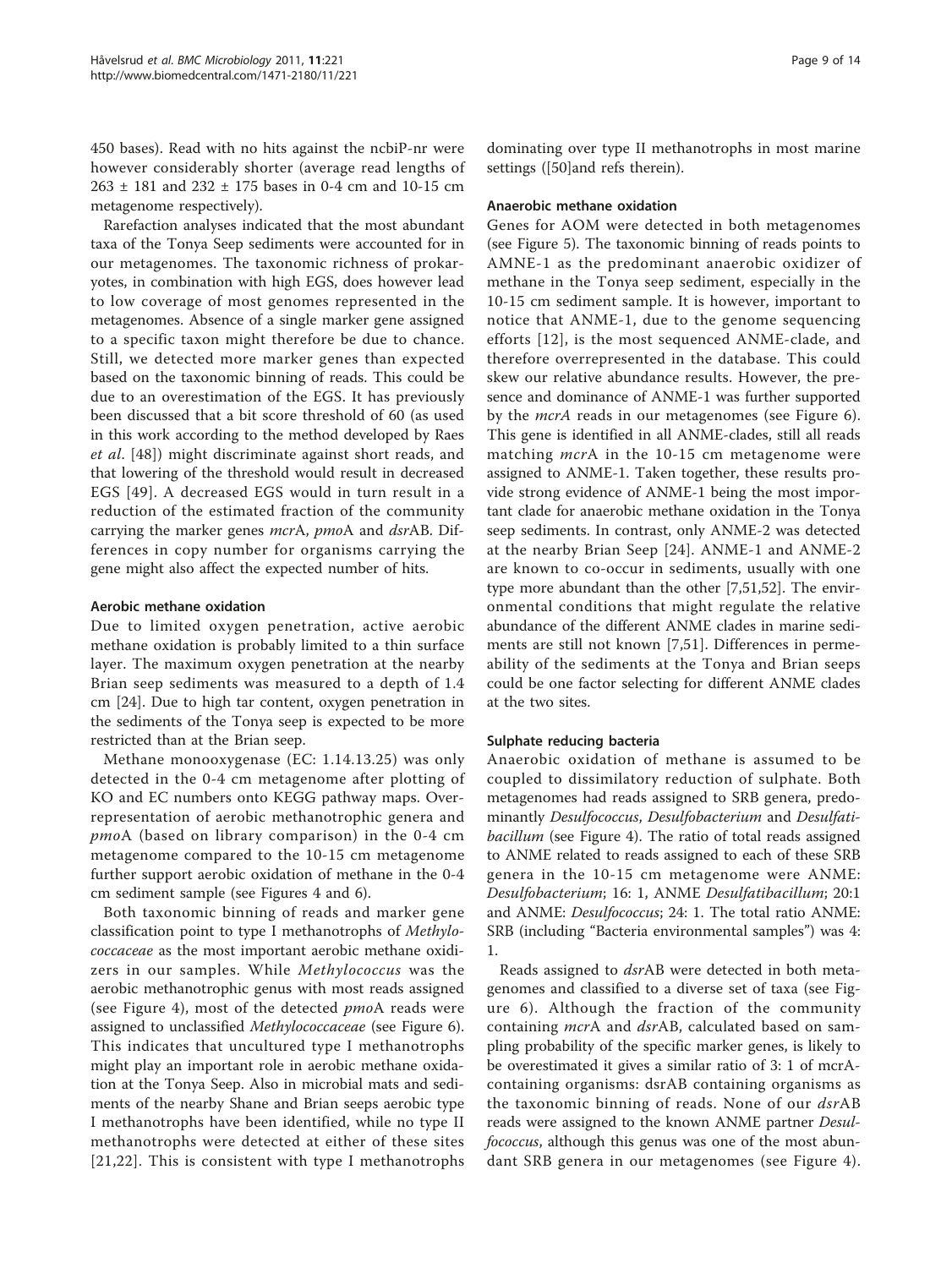This does not imply absence of dsrAB among Desulfococcus in our samples; the gene was more likely missed by chance due to low coverage (see Additional file [2](#page-11-0), Table S2).

ANME might also form syntrophic relationships to other bacteria than those most commonly recognized. ANME-2 has previously been detected to form physical associations to both Desulfobulbus and a member of the Betaproteobacteria, as well as their regular partners from the Desulfococcus/Desulfosarcina branch [\[53](#page-13-0)]. The main bulk of dsrAB-reads in the 10-15 cm metagenome were assigned to "bacterial environmental samples" and the ANME partners might be found among these organisms. The "bacterial environmental samples" is however a diverse group and was also abundant in the 0-4 cm metagenome, where ANME were less abundant.

Our results do not indicate only one predominant ANME partner, but rather that several syntrophic partners may be involved. Diverse dsrAB signatures with only weak coupling to AOM have previously been detected in ANME-1 dominated sediments in the Gulf of Mexico [[39\]](#page-12-0). This suggests that these seep environments have a high diversity of taxa involved in sulphate reduction.

# Conclusions

By using 454 sequenced metagenomes we achieved an insight into the taxonomic richness of the seep sediments. Most of the taxa were present in both metagenomes and differences in community structure and corresponding metabolic potential between the two samples were due to abundance, indicating sliding boundaries between the different communities. Our approach provided strong evidence for the taxa responsible for methane oxidation. The Tonya Seep harboured several taxa potentially capable of methane oxidation under both aerobic and anaerobic conditions. This suggests that the sediment is a robust methane filter, where taxa presently dominating this important process could be replaced by less abundant taxa should the environmental conditions change.

# Methods

# Sampling site

Tonya Seep (34°24.043'N; 119°52.841'W) is located in the Coal Oil Point seep field offshore Santa Barbara, California, USA. Tonya Seep is primarily a single 2 m diameter pit with many vents inside that rapidly coalesce into a single plume. There was a high content of hydrocarbons and tar in the sediments. Four sediment cores, two for methane oxidation studies and two for metagenomic analysis, were collected at 25 m depth on July 16<sup>th</sup> 2008 by UC Santa Barbara Marine Operation divers. The polycarbonate liners used (30 cm length and 3.5 cm diameter) were treated with 70% ethanol and dried before sampling. The parallel cores (core I, II, III and IV) were sealed at the seafloor and kept on ice during transportation back to shore.

#### Gas Sample Collection

Two seep gas samples (Gas samples I and II) were collected in the surface waters above the seep. The samples were collected on two occasions from small vessels via an inverted funnel method in which seep gas bubbles were captured into 120 mL glass serum vials after rising through the water column. Bottles were capped underwater after filling to avoid contamination with atmospheric gases. Seep gases were analyzed by gas chromatography as previously described [\[54](#page-13-0)]. Error associated with the concentration measurements was ±4%.

# Methane oxidation rates

Cores III and IV designated for methane oxidation rate (MOR) measurements were injected with radiotracer  $14$ C-CH<sub>4</sub> (1 kBq  $14$ CH<sub>4</sub> dissolved in water, 20 µL injection volume) at 2 cm intervals and incubated at near insitu temperature. After 18 hours the core was sub-sectioned and placed into vials with 1 M NaOH and quickly sealed, ending the incubation and trapping the  $CO<sub>2</sub>$ . A small sample of headspace  $(0.2 \text{ mL})$  was removed to determine CH<sub>4</sub> concentration (which is not affected by the  ${}^{14}CH_4$  spike) by GC-FID (Shimadzu GC-4A, 6 ft length 80/100 mesh Molsieve 13X packed column run isothermally at 140°C with  $N_2$  carrier flow at 15 mL min<sup>-1</sup>). The remaining <sup>14</sup>CH<sub>4</sub> in the headspace of the vial was purged via a slow flow of air through a combustion tube filled with Cu(II)-oxide and maintained at 850°C. The resulting  ${}^{14}CO_2$  was trapped using a mixture of phenethylamine and 2-methoxyethanol. The remaining  ${}^{14}CO_2$ , which was assumed to be microbially produced, was measured by first transferring the sediment into a 100 mL Erlenmeyer flask fitted with a small (7 mL) phenethylamine/NaOH-filled scintillation vial suspended beneath its rubber stopper. Six ml of hydrochloric acid (6 M) was injected through the rubber stopper to degas the  $CO<sub>2</sub>$  from the sediment/NaOH slurry, and the flask was placed in a shaker for  $\sim$ 8 hrs to transfer the  $CO<sub>2</sub>$  to the suspended scintillation vial. Radioactivity was quantified by scintillation counting (Beckman LSC 6500).

The  $ex\text{-}situ$  CH<sub>4</sub> oxidation rates (MOR) were calculated by the following equation:

$$
MOR = {}^{14}CO_2 \times CH_4 / ({}^{14}CH_4 \times v \times t)
$$
 (1)

where  ${}^{14}CO_2$  is the activity of the microbially-produced  $CO_2$ , CH<sub>4</sub> is the amount of CH<sub>4</sub> in the sample,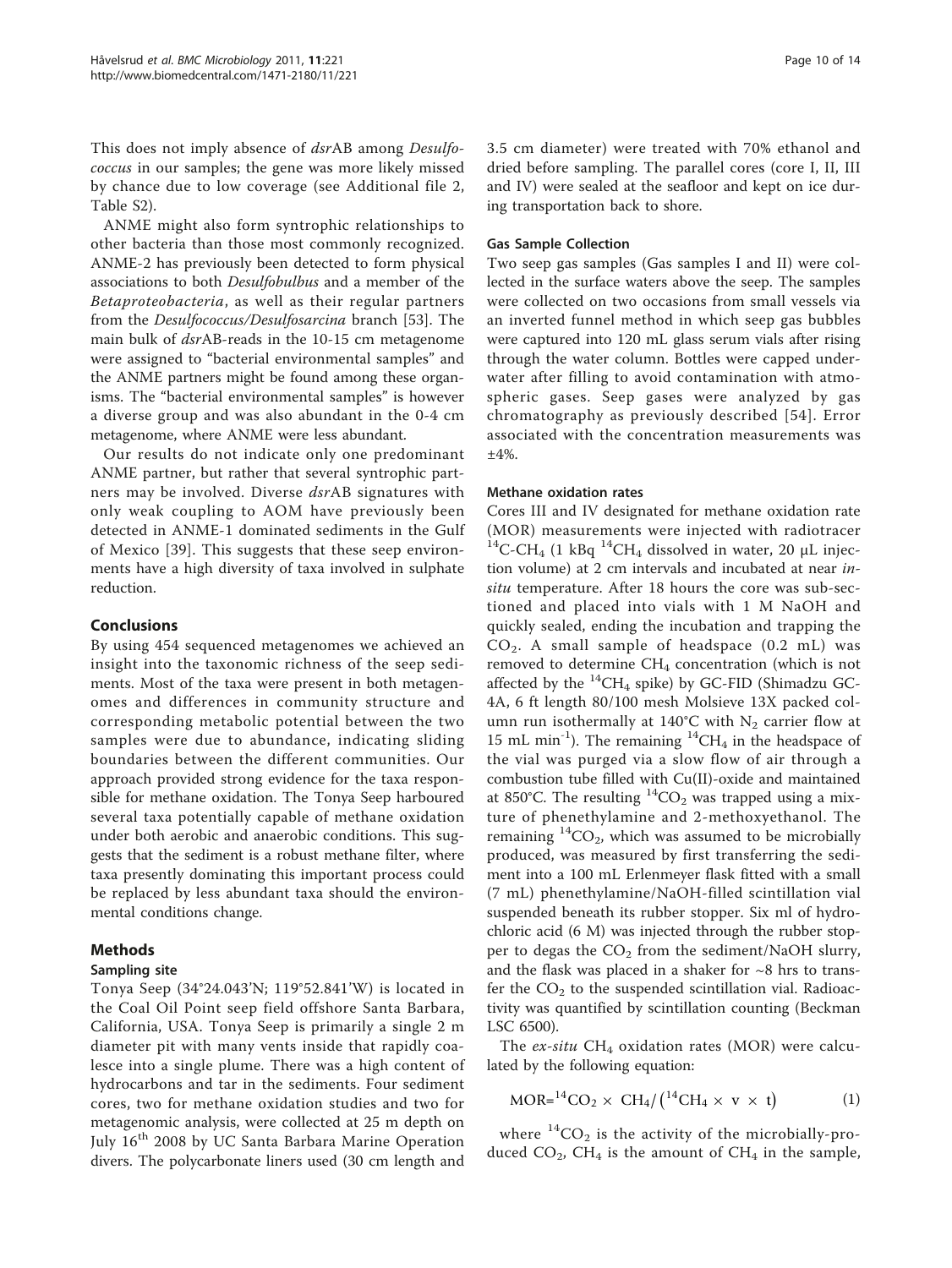$^{14}$ CH<sub>4</sub> is the activity of the injected CH<sub>4</sub>, v is the volume of the sediment and t is the incubation time.

#### DNA extraction

For metagenomic analysis, cores I and II were pushed out from the liners and the 0-4 cm bsf and the 10-15 cm bsf horizons were removed for DNA extraction. Multiple parallel 0.5 g subsamples of the cores at each horizon were used for DNA extraction. Total genomic DNA was extracted with a FastDNA®SPIN for Soil Kit (MP Biomedicals) and cleaned using Wizard DNA Clean-Up (Promega) according to the manufacturer's instructions. The DNA quality was assessed by agarose gel electrophoresis and by optical density using a Nano-Drop instrument (NanoDrop Products, Thermo Scientific). To get enough high quality DNA for the subsequent 454 sequencing DNA, subsamples from the same horizon were pooled. Of the total DNA isolated from the 0-4 cm horizon, 35% originated from core I and 65% from core II. For the 10-15 cm horizon, 38% was isolated from core I and 62% from core II.

#### 454 sequencing

For creation of the metagenomic libraries, 9.8 μg DNA of the 0-4 cm sample and 6.8 μg of the 10-15 cm sample were used. Sample preparation and sequencing of the extracted DNA were performed at the Norwegian High-Throughput Sequencing Centre (NSC) at CEES [[55](#page-13-0)], University of Oslo according to standard GS FLX Titanium protocols, except that after the initial dsDNA immobilization, ssDNA was brought into solution by adding 50  $\mu$ l 1 × TE to the beads, followed by 2 min at 90°C and rapid cooling on ice.

The samples were tagged (fusion primers with tag sequences were used to mark sample origin), mixed and sequenced on a 70 × 75 format PicoTiterPlate™ on a GS FLX titanium instrument.

The metagenomic reads have been submitted to the Genbank Sequence Read archive [GeneBank: [SRP005641](http://www.ncbi.nih.gov/entrez/query.fcgi?db=Nucleotide&cmd=search&term=SRP005641)].

The average of the mean quality score per sequence was 33.1 (standard deviation: 3.6) and 32.9 (standard deviation: 3.5) for the 0-4 cm metagenome and 10-15 cm metagenome respectively.

#### Replicate removal

Replicate reads were removed from the two metagenomes using the 454 Replicate filter [[56,57\]](#page-13-0). Standard settings of a sequence identity cut off of 0.9, a length difference requirement of 0 and a number of beginning base pairs to check of 3, were used. After removal of replicates, the 0-4 cm metagenome contained 525 reads with more than 2 ambiguous bases and 1222 reads with long homopolymers (> 10 nt), making a total of 1733

(0.65%) low quality reads. The 10-15 cm metagenome contained 395 reads with more than 2 ambiguous bases and 143 reads with long homopolymers (> 10 nt), making a total of 535 (0.28%) low quality reads.

#### Taxonomic classification

The reads were taxonomically classified by BlastX query against the NCBI non-redundant Protein Database (ncbiP-nr) [\[58](#page-13-0)]. The computation was performed at the freely available Bioportal computer service [\[59](#page-13-0)]. Maximum expectation-value was set to 10.0 and maximum 25 alignments were reported per hit. The BlastX output files were analysed according to NCBI taxonomy in the program MEGAN, version 3.9 [\[44\]](#page-12-0) with default LCAparameters (Min Score: 35, Top Percent: 10.0 and Min Support: 5). We used the option "enable all taxa" in MEGAN in order to account for reads with hits to the artificial taxa archaeal and bacterial "environmental samples".

#### Rarefaction analysis

The species richness was estimated by rarefaction analysis performed in MEGAN [\[44\]](#page-12-0). The MEGAN program uses an LCA-algorithm to bin reads to taxa based on their blast-hits. This results in a rooted tree where each node represents a taxon. The leaves in this tree are then used as OTUs in the rarefaction analysis. The program randomly chooses 10%, 20% ... 100% of the total number of reads as subsets. For each of these random subsets the number of leaves (hit with at least 5 reads (Min Support) is determined. This sub sampling is repeated 20 times and then the average value is used for each percentage. We did the analysis at the most resolved level of the NCBI taxonomy to capture as much of the richness as possible. At this level, the leaves are mostly strains and species but also some sequences like fosmids and plasmids are included. In cases were no reads are assigned to species the most detailed taxonomic level with 5 reads or more assigned are used.

The analysis was performed for total taxa in the metagenomes (including Bacteria, Archaea, Eukaryota, Viruses and Environmental sequences), and separately for archaeal and bacterial taxa.

#### Comparison of metagenomes

The metagenomes were compared at the phylum, class and genus level in MEGAN using absolute read counts [[44](#page-12-0)]. Tabulated text files for each level were extracted from MEGAN and analyzed in the following manner: The metagenomes were normalized to the size of the smallest metagenome. Taxa without matches in one metagenome, or with less than 20 reads in both metagenomes, were removed from the comparison since they (due to their low abundance) could have been identified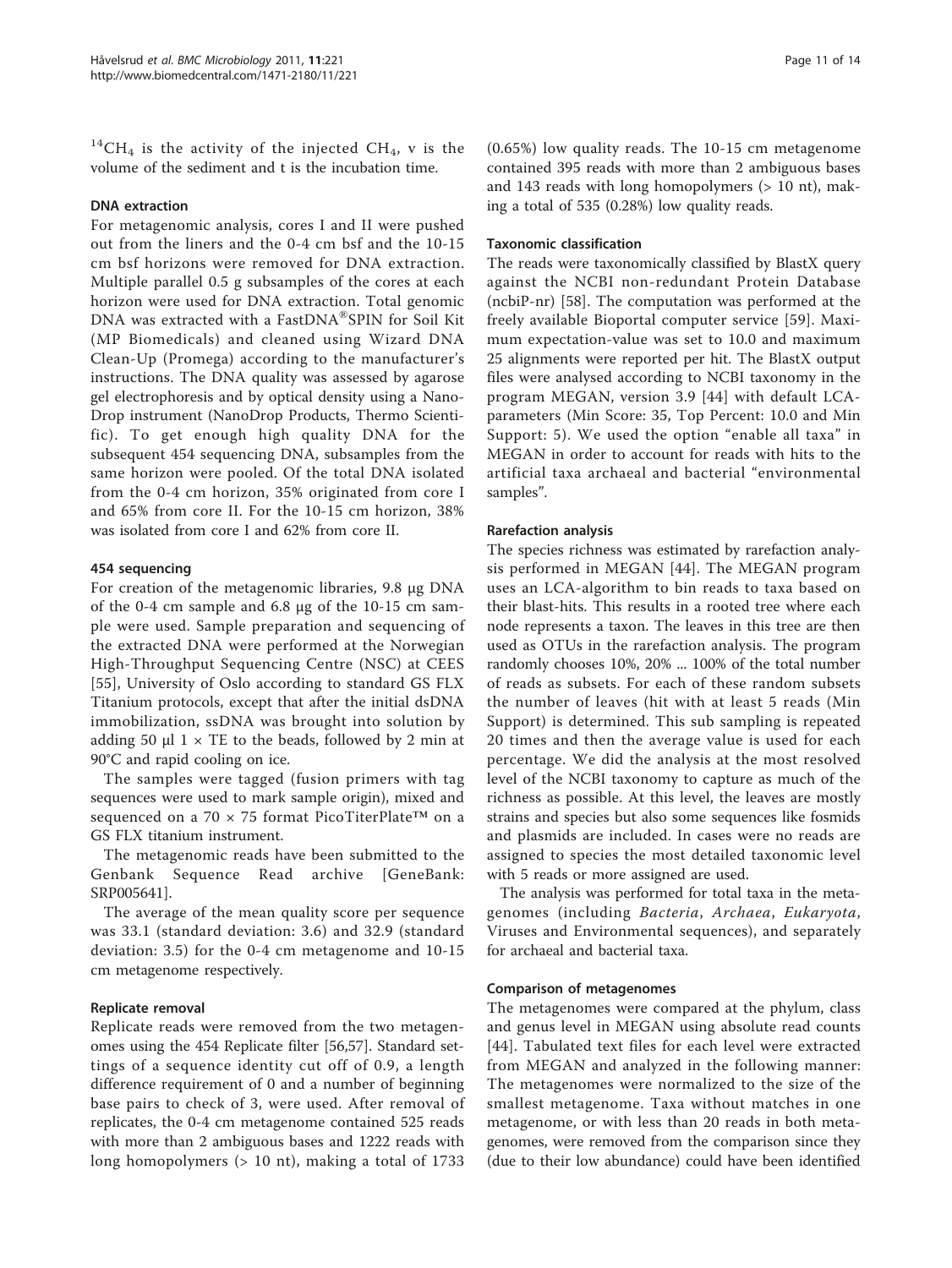<span id="page-11-0"></span>by chance and thereby represent uninformative data. The resulting normalized comparison was analyzed for overrepresented taxa using XIPE-totec with 20.000 samplings and with a confidence cut-off of 0.95, 0.98 and 0.99 [[25\]](#page-12-0).

# Metabolic potential

Reads were annotated to KEGG Orthologe (KO)-identifiers using KEGG Automatic Annotation Server (KAAS) [[60](#page-13-0),[61](#page-13-0)]. Parameters used were: single-directional best hit, default bit score (60) and 40 manually selected reference genomes (Additional file 5, Table S5). Reference genomes were chosen from the most abundant species present in the metagenomes based on annotation in MEGAN.

The KO-identifiers were, if possible, replaced by corresponding Enzyme Commission (EC)-numbers using the Kyoto Encyclopedia of Genes and Genomes (KEGG) Orthology database [[62](#page-13-0)-[65\]](#page-13-0).

Lists of unique EC and KO numbers (when no ECnumber was obtained) were created for each metagenome. These lists were then used to plot metabolic pathways for the two metagenomes onto metabolic pathway maps using KEGG Mapper: Colour Objects in KEGG Pathways [[62-65\]](#page-13-0).

#### Signature genes for methane oxidation

The reads were compared to protein sequence libraries for methyl-coenzyme M reductase (mcrA), particulate methane monooxygenase (pmoA) and dissimilatory sulphite reductase (dsrAB) on the freely available Bioportal computer service [[59](#page-13-0)]. The reference library for each enzyme was downloaded from Fungene (Functional gene pipeline & repository) version v6.1 [[66\]](#page-13-0). We limited the libraries by selecting only the sequences with a score (bits saved) of 100 or more from the HMMER Hidden Markov Model search against NCBIs nonredundant protein database. We used blastX against the protein sequences of each enzyme library with a maximum expectation value of 1.0E-20 [\[58\]](#page-13-0). Maximum one alignment was reported.

BlastX output files were further analyzed using NCBItaxonomy in MEGAN, version 3.9 [\[44](#page-12-0)]. The LCA-parameters were set to: Min Score: 35, Top Percent: 10.0 and Min Support: 1. All taxa were enabled.

# Estimates of effective genome sizes (EGS) and sampling probabilities of individual genes

EGS was calculated according to the method developed by Raes *et al* [\[48](#page-13-0)] using the parameters  $a = 18.26$ ,  $b =$ 3650 and  $c = 0.733$ . Blast against a subset of the STRING database (v9.0), containing the COGs concerned, were conducted at the freely available Bioportal computer service [\[59,67\]](#page-13-0).

Sampling probability of the individual marker genes and expected number of sequences detected was calculated according to Beszteri et al [[68\]](#page-13-0). We calculated with an average copy number of two for *pmoA* [\[69](#page-13-0)] and one for mcrA and dsrAB [\[70](#page-13-0)-[72](#page-13-0)]. Average marker gene length was based on the reads present in the respective marker gene databases.

# Additional material

[Additional file 1: T](http://www.biomedcentral.com/content/supplementary/1471-2180-11-221-S1.DOC)able S1. Calculations based on estimated Effective Genome Sizes. (References are listed in the reference list of the main manuscript).

[Additional file 2: T](http://www.biomedcentral.com/content/supplementary/1471-2180-11-221-S2.DOC)able S2. Reads assigned to bacterial taxa at the genus level in MEGAN (more than 0.1% of total reads assigned in at least one of the samples). All percentages are given as the percentage of total reads for each filtered metagenome.

[Additional file 3: T](http://www.biomedcentral.com/content/supplementary/1471-2180-11-221-S3.DOC)able S3. Reads assigned to archaeal taxa at the genus level in MEGAN (more than 0.1% of total reads assigned in at least one of the samples). All percentages are given as the percentage of total reads for each filtered metagenome.

[Additional file 4: T](http://www.biomedcentral.com/content/supplementary/1471-2180-11-221-S4.DOC)able S4. Reads length distribution for reads assigned at different taxonomic levels in MEGAN.

[Additional file 5: T](http://www.biomedcentral.com/content/supplementary/1471-2180-11-221-S5.DOC)able S5. Genomes used for KAAS annotation.

#### Acknowledgements

The project was granted by VISTA/Statoil. OEH and the analytical costs were financed by project 6151 to AGR and THAH was financed by project 6503 to KSJ. The project was also supported by Norwegian Geotechnical Institutes education fund. We thank UC Santa Barbara Marine Operation divers in cooperation with David Valentine and Frank Kinnaman at UCSB for the core samples. We acknowledge David Valentine for valuable comments on the manuscript. The methane oxidation rate data of the cores and the seep gas analysis were generated by Frank Kinnaman and Blair Paul (UCSB) and kindly provided to our metagenomic project.

#### Author details

<sup>1</sup>Norwegian Geotechnical Institute, Sognsveien 72, P.O. Box 3930 Ullevål Stadion, N-0806 Oslo, Norway. <sup>2</sup>Department of Molecular Biosciences, University of Oslo, Blindernveien 31, P.O. Box 1041 Blindern, N-0316 Oslo, Norway. <sup>3</sup>Microbial Evolution Research Group, MERG, Department of Biology, University of Oslo, Blindernveien 31, P.O. Box 1066 Blindern, N-0316 Oslo, Norway. <sup>4</sup>Centre for Evolutionary and Ecological Synthesis (CEES), Department of Biology, University of Oslo, Blindernveien 31, P.O. Box 1066 Blindern, N-0316 Oslo, Norway.

#### Authors' contributions

OEH participated in the design of the study carried out the taxonomic, marker gene and pathway analyses and drafted the manuscript. THAH participated in the design of the study and performed the statistical analysis. TK and KSJ participated in the design of the study. AGR conceived the study, participated in its design and isolated DNA from the sediment samples acquired during her stay in David Valentines group at the University of California Santa Barbara. All authors helped revise the manuscript. All authors read and approved the final manuscript.

#### Received: 8 June 2011 Accepted: 4 October 2011 Published: 4 October 2011

#### References

1. Hornafius JS, Quigley D, Luyendyk BP: The world's most spectacular marine hydrocarbon seeps (Coal Oil Point, Santa Barbara Channel, California): Quantification of emissions. J Geophys Res 1999, 104(C9):20703-20711.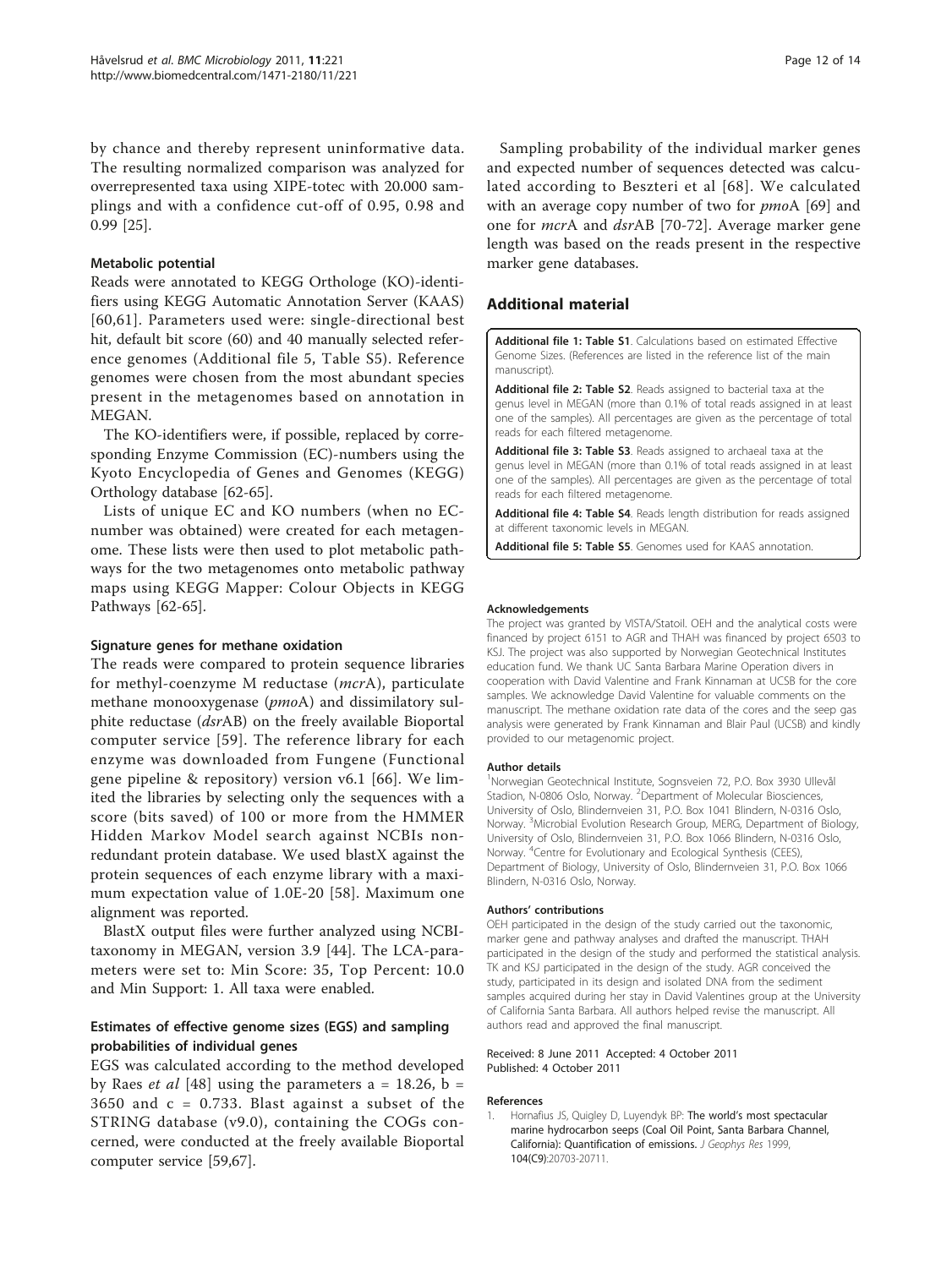- <span id="page-12-0"></span>2. Boles JR, Eichhubl P, Garven G, Chen J: Evolution of a hydrocarbon migration pathway along basin-bounding faults: Evidence from fault cement. Am Assoc Pet Geol Bull 2004, 88(7):947-970.
- 3. Luyendyk B, Kennett J, Clark JF: Hypothesis for increased atmospheric methane input from hydrocarbon seeps on exposed continental shelves during glacial low sea level. Marine and Petroleum Geology 2005, 22(4):591-596.
- 4. Reeburgh WS: [Oceanic methane biogeochemistry.](http://www.ncbi.nlm.nih.gov/pubmed/17261072?dopt=Abstract) Chem Rev 2007, 107(2):486-513.
- 5. Reeburgh WS: "Soft spots" in the global methane budget. Microbial Growth on C1 Compounds 1996, 334-342.
- 6. Niemann H, Lösekann T, de Beer D, Elvert M, Nadalig T, Knittel K, Amann R, Sauter EJ, Schlüter M, Klages M, et al: [Novel microbial communities of the](http://www.ncbi.nlm.nih.gov/pubmed/17051217?dopt=Abstract) [Haakon Mosby mud volcano and their role as a methane sink.](http://www.ncbi.nlm.nih.gov/pubmed/17051217?dopt=Abstract) Nature 2006, 443(7113):854-858.
- 7. Knittel K, Lösekann T, Boetius A, Kort R, Amann R: [Diversity and](http://www.ncbi.nlm.nih.gov/pubmed/15640223?dopt=Abstract) [distribution of methanotrophic archaea at cold seeps.](http://www.ncbi.nlm.nih.gov/pubmed/15640223?dopt=Abstract) Appl Environ Microbiol 2005, 71(1):467-479.
- Hinrichs KU, Hayes JM, Sylva SP, Brewer PG, DeLong EF: [Methane](http://www.ncbi.nlm.nih.gov/pubmed/10235261?dopt=Abstract)[consuming archaebacteria in marine sediments.](http://www.ncbi.nlm.nih.gov/pubmed/10235261?dopt=Abstract) Nature 1999, 398(6730):802-805.
- Orphan VJ, Hinrichs KU, Ussler W, Paull CK, Taylor LT, Sylva SP, Hayes JM, Delong EF: [Comparative analysis of methane-oxidizing archaea and](http://www.ncbi.nlm.nih.gov/pubmed/11282650?dopt=Abstract) [sulfate-reducing bacteria in anoxic marine sediments.](http://www.ncbi.nlm.nih.gov/pubmed/11282650?dopt=Abstract) Appl Environ Microbiol 2001, 67(4):1922-1934.
- 10. Boetius A, Ravenschlag K, Schubert CJ, Rickert D, Widdel F, Gieseke A, Amann R, Jørgensen BB, Witte U, Pfannkuche O: [A marine microbial](http://www.ncbi.nlm.nih.gov/pubmed/11034209?dopt=Abstract) [consortium apparently mediating anaerobic oxidation of methane.](http://www.ncbi.nlm.nih.gov/pubmed/11034209?dopt=Abstract) Nature 2000, 407(6804):623-626.
- 11. Hallam SJ, Putnam N, Preston CM, Detter JC, Rokhsar D, Richardson PM, DeLong EF: [Reverse methanogenesis: Testing the hypothesis with](http://www.ncbi.nlm.nih.gov/pubmed/15353801?dopt=Abstract) [environmental genomics.](http://www.ncbi.nlm.nih.gov/pubmed/15353801?dopt=Abstract) Science 2004, 305(5689):1457-1462.
- 12. Meyerdierks A, Kube M, Kostadinov I, Teeling H, Glöckner FO, Reinhardt R, Amann R: [Metagenome and mRNA expression analyses of anaerobic](http://www.ncbi.nlm.nih.gov/pubmed/19878267?dopt=Abstract) [methanotrophic archaea of the ANME-1 group.](http://www.ncbi.nlm.nih.gov/pubmed/19878267?dopt=Abstract) Environ Microbiol 2010, 12(2):422-439.
- 13. Knittel K, Boetius A: [Anaerobic oxidation of methane: Progress with an](http://www.ncbi.nlm.nih.gov/pubmed/19575572?dopt=Abstract) [unknown process.](http://www.ncbi.nlm.nih.gov/pubmed/19575572?dopt=Abstract) Annu Rev Microbiol 2009, 63:311-334.
- 14. Dunfield PF, Yuryev A, Senin P, Smirnova AV, Stott MB, Hou SB, Ly B, Saw JH, Zhou ZM, Ren Y, et al: [Methane oxidation by an extremely](http://www.ncbi.nlm.nih.gov/pubmed/18004300?dopt=Abstract) [acidophilic bacterium of the phylum Verrucomicrobia.](http://www.ncbi.nlm.nih.gov/pubmed/18004300?dopt=Abstract) Nature 2007, 450(7171):879-882.
- 15. Islam T, Jensen S, Reigstad LJ, Larsen Ø, Birkeland NK: [Methane oxidation](http://www.ncbi.nlm.nih.gov/pubmed/18172218?dopt=Abstract) [at 55°C and pH 2 by a thermoacidophilic bacterium belonging to the](http://www.ncbi.nlm.nih.gov/pubmed/18172218?dopt=Abstract) Verrucomicrobia [phylum.](http://www.ncbi.nlm.nih.gov/pubmed/18172218?dopt=Abstract) Proc Natl Acad Sci USA 2008, 105(1):300-304.
- 16. Pol A, Heijmans K, Harhangi HR, Tedesco D, Jetten MSM, Op den Camp HJM: [Methanotrophy below pH1 by a new Verrucomicrobia](http://www.ncbi.nlm.nih.gov/pubmed/18004305?dopt=Abstract) [species.](http://www.ncbi.nlm.nih.gov/pubmed/18004305?dopt=Abstract) Nature 2007, 450:874-878.
- 17. Dumont MG, Murrell JC: Community-level analysis: Key genes of aerobic methane oxidation. Environ Microbiol 2005, 397:413-427.
- 18. Stoecker K, Bendinger B, Schöning B, Nielsen PH, Nielsen JL, Baranyi C, Toenshoff ER, Daims H, Wagner M: Cohn'<sup>s</sup> Crenothrix [is a filamentous](http://www.ncbi.nlm.nih.gov/pubmed/16452171?dopt=Abstract) [methane oxidizer with an unusual methane monooxygenase.](http://www.ncbi.nlm.nih.gov/pubmed/16452171?dopt=Abstract) Proc Natl Acad Sci USA 2006, 103(7):2363-2367.
- 19. Conrad R: The global methane cycle: recent advances in understanding the microbial processes involved. Environ Microbiol Rep 2009, 1(5):285-292.
- 20. Hanson RS, Hanson TE: [Methanotrophic bacteria.](http://www.ncbi.nlm.nih.gov/pubmed/8801441?dopt=Abstract) Microbiol Rev 1996, 60(2):439-471.
- 21. Ding H, Valentine DL: Methanotrophic bacteria occupy benthic microbial mats in shallow marine hydrocarbon seeps, Coal Oil Point, California. J Geophys Res 2008, 113(G1).
- 22. Redmond MC, Valentine DL, Sessions AL: [Identification of novel methane-,](http://www.ncbi.nlm.nih.gov/pubmed/20675448?dopt=Abstract) [ethane-, and propane-oxidizing bacteria at marine hydrocarbon seeps](http://www.ncbi.nlm.nih.gov/pubmed/20675448?dopt=Abstract) [by stable isotope probing.](http://www.ncbi.nlm.nih.gov/pubmed/20675448?dopt=Abstract) Appl Environ Microbiol 2010, 76(19):6412-6422.
- 23. Kinnaman FS, Kimball JB, Busso L, Birgel D, Ding HB, Hinrichs KU, Valentine DL: Gas flux and carbonate occurrence at a shallow seep of thermogenic natural gas. Geo-Mar Lett 2010, 30(3-4):355-365.
- Treude T, Ziebis W: Methane oxidation in permeable sediments at hydrocarbon seeps in the Santa Barbara Channel, California. Biogeosciences 2010, 7(10):3095-3108.
- 25. Rodriguez-Brito B, Rohwer F, Edwards RA: An application of statistics to comparative metagenomics. BMC Bioinformatics 2006, 7.
- 26. Yamamoto M, Nakagawa S, Shimamura S, Takai K, Horikoshi K: [Molecular](http://www.ncbi.nlm.nih.gov/pubmed/20132283?dopt=Abstract) [characterization of inorganic sulfur-compound metabolism in the deep](http://www.ncbi.nlm.nih.gov/pubmed/20132283?dopt=Abstract)[sea epsilonproteobacterium](http://www.ncbi.nlm.nih.gov/pubmed/20132283?dopt=Abstract) Sulfurovum sp NBC37-1. Environ Microbiol 2010, 12(5):1144-1152.
- 27. Hallam SJ, Girguis PR, Preston CM, Richardson PM, DeLong EF: [Identification of methyl coenzyme M reductase A \(](http://www.ncbi.nlm.nih.gov/pubmed/12957937?dopt=Abstract)mcrA) genes associated [with methane-oxidizing archaea.](http://www.ncbi.nlm.nih.gov/pubmed/12957937?dopt=Abstract) Appl Environ Microbiol 2003, 69(9):5483-5491.
- 28. Meyerdierks A, Kube M, Lombardot T, Knittel K, Bauer M, Glöckner FO, Reinhardt R, Amann R: [Insights into the genomes of archaea mediating](http://www.ncbi.nlm.nih.gov/pubmed/16309392?dopt=Abstract) [the anaerobic oxidation of methane.](http://www.ncbi.nlm.nih.gov/pubmed/16309392?dopt=Abstract) Environ Microbiol 2005, 7(12):1937-1951.
- 29. Miyazaki J, Higa R, Toki T, Ashi J, Tsunogai U, Nunoura T, Imachi H, Takai K: [Molecular characterization of potential nitrogen fixation by anaerobic](http://www.ncbi.nlm.nih.gov/pubmed/19783748?dopt=Abstract) [methane-oxidizing archaea in the methane seep sediments at the](http://www.ncbi.nlm.nih.gov/pubmed/19783748?dopt=Abstract) [number 8 Kumano Knoll in the Kumano Basin, offshore of Japan.](http://www.ncbi.nlm.nih.gov/pubmed/19783748?dopt=Abstract) Appl Environ Microbiol 2009, 75(22):7153-7162.
- 30. Ettwig KF, Shima S, van de Pas-Schoonen KT, Kahnt J, Medema MH, op den Camp HJM, Jetten MSM, Strous M: [Denitrifying bacteria anaerobically](http://www.ncbi.nlm.nih.gov/pubmed/18721142?dopt=Abstract) [oxidize methane in the absence of](http://www.ncbi.nlm.nih.gov/pubmed/18721142?dopt=Abstract) Archaea. Environ Microbiol 2008, 10(11):3164-3173.
- 31. Ettwig KF, van Alen T, van de Pas-Schoonen KT, Jetten MSM, Strous M: [Enrichment and molecular detection of denitrifying methanotrophic](http://www.ncbi.nlm.nih.gov/pubmed/19329658?dopt=Abstract) [bacteria of the NC10 phylum.](http://www.ncbi.nlm.nih.gov/pubmed/19329658?dopt=Abstract) Appl Environ Microbiol 2009, 75(11):3656-3662.
- 32. Ettwig KF, Butler MK, Le Paslier D, Pelletier E, Mangenot S, Kuypers MMM, Schreiber F, Dutilh BE, Zedelius J, de Beer D, et al: [Nitrite-driven anaerobic](http://www.ncbi.nlm.nih.gov/pubmed/20336137?dopt=Abstract) [methane oxidation by oxygenic bacteria.](http://www.ncbi.nlm.nih.gov/pubmed/20336137?dopt=Abstract) Nature 2010, 464(7288):543-548.
- 33. Bahr M, Crump BC, Klepac-Ceraj V, Teske A, Sogin ML, Hobbie JE: [Molecular](http://www.ncbi.nlm.nih.gov/pubmed/16011754?dopt=Abstract) [characterization of sulfate-reducing bacteria in a New England salt](http://www.ncbi.nlm.nih.gov/pubmed/16011754?dopt=Abstract) [marsh.](http://www.ncbi.nlm.nih.gov/pubmed/16011754?dopt=Abstract) Environ Microbiol 2005, 7(8):1175-1185.
- 34. Giloteaux L, Goñi-Urriza M, Duran R: [Nested PCR and New Primers for](http://www.ncbi.nlm.nih.gov/pubmed/20228118?dopt=Abstract) [analysis of sulfate-reducing bacteria in low-cell-biomass environments.](http://www.ncbi.nlm.nih.gov/pubmed/20228118?dopt=Abstract) Appl Environ Microbiol 2010, 76(9):2856-2865.
- 35. Kaneko R, Hayashi T, Tanahashi M, Naganuma T: [Phylogenetic diversity](http://www.ncbi.nlm.nih.gov/pubmed/17497195?dopt=Abstract) [and distribution of dissimilatory sulfite reductase genes from deep-sea](http://www.ncbi.nlm.nih.gov/pubmed/17497195?dopt=Abstract) [sediment cores.](http://www.ncbi.nlm.nih.gov/pubmed/17497195?dopt=Abstract) Mar Biotechnol 2007, 9(4):429-436.
- 36. Madrid VM, Aller RC, Aller JY, Chistoserdov AY: [Evidence of the activity of](http://www.ncbi.nlm.nih.gov/pubmed/16867136?dopt=Abstract) [dissimilatory sulfate-reducing prokaryotes in nonsulfidogenic tropical](http://www.ncbi.nlm.nih.gov/pubmed/16867136?dopt=Abstract) [mobile muds.](http://www.ncbi.nlm.nih.gov/pubmed/16867136?dopt=Abstract) FEMS Microbiol Ecol 2006, 57(2):169-181.
- 37. Nakagawa T, Nakagawa S, Inagaki F, Takai K, Horikoshi K: [Phylogenetic](http://www.ncbi.nlm.nih.gov/pubmed/15033233?dopt=Abstract) [diversity of sulfate-reducing prokaryotes in active deep-sea](http://www.ncbi.nlm.nih.gov/pubmed/15033233?dopt=Abstract) [hydrothermal vent chimney structures.](http://www.ncbi.nlm.nih.gov/pubmed/15033233?dopt=Abstract) FEMS Microbiol Lett 2004, 232(2):145-152.
- 38. Smith AC, Kostka JE, Devereux R, Yates DF: Seasonal composition and activity of sulfate-reducing prokaryotic communities in seagrass bed sediments. Aquat Microb Ecol 2004, 37(2):183-195.
- 39. Lloyd KG, Lapham L, Teske A: [An anaerobic methane-oxidizing](http://www.ncbi.nlm.nih.gov/pubmed/16980428?dopt=Abstract) [community of ANME-1b archaea in hypersaline Gulf of Mexico](http://www.ncbi.nlm.nih.gov/pubmed/16980428?dopt=Abstract) [sediments.](http://www.ncbi.nlm.nih.gov/pubmed/16980428?dopt=Abstract) Appl Environ Microbiol 2006, 72(11):7218-7230.
- Jiang LJ, Zheng YP, Peng XT, Zhou HY, Zhang CL, Xiao X, Wang FP: Vertical distribution and diversity of sulfate-reducing prokaryotes in the Pearl River estuarine sediments, Southern China. FEMS Microbiol Ecol 2009, 70(2):249-262.
- 41. Mussmann M, Richter M, Lombardot T, Meyerdierks A, Kuever J, Kube M, Glöckner FO, Amann R: [Clustered genes related to sulfate respiration in](http://www.ncbi.nlm.nih.gov/pubmed/16199583?dopt=Abstract) [uncultured prokaryotes support the theory of their concomitant](http://www.ncbi.nlm.nih.gov/pubmed/16199583?dopt=Abstract) [horizontal transfer.](http://www.ncbi.nlm.nih.gov/pubmed/16199583?dopt=Abstract) J Bacteriol 2005, 187(20):7126-7137.
- 42. Schmalenberger A, Drake HL, Küsel K: [High unique diversity of sulfate](http://www.ncbi.nlm.nih.gov/pubmed/17472643?dopt=Abstract)[reducing prokaryotes characterized in a depth gradient in an acidic fen.](http://www.ncbi.nlm.nih.gov/pubmed/17472643?dopt=Abstract) Environ Microbiol 2007, 9(5):1317-1328.
- 43. Hugenholtz P: Exploring prokaryotic diversity in the genomic era. Genome Biology 2002, 3(2).
- 44. Huson DH, Auch AF, Qi J, Schuster SC: [MEGAN analysis of metagenomic](http://www.ncbi.nlm.nih.gov/pubmed/17255551?dopt=Abstract) [data.](http://www.ncbi.nlm.nih.gov/pubmed/17255551?dopt=Abstract) Genome Res 2007, 17(3):377-386.
- Kunin V, Copeland [A](http://www.ncbi.nlm.nih.gov/pubmed/19052320?dopt=Abstract), Lapidus A, Mavromatis K, Hugenholtz P: A Bioinformatician'[s Guide to Metagenomics.](http://www.ncbi.nlm.nih.gov/pubmed/19052320?dopt=Abstract) Microbiol Mol Biol Rev 2008, 72(4):557-578.